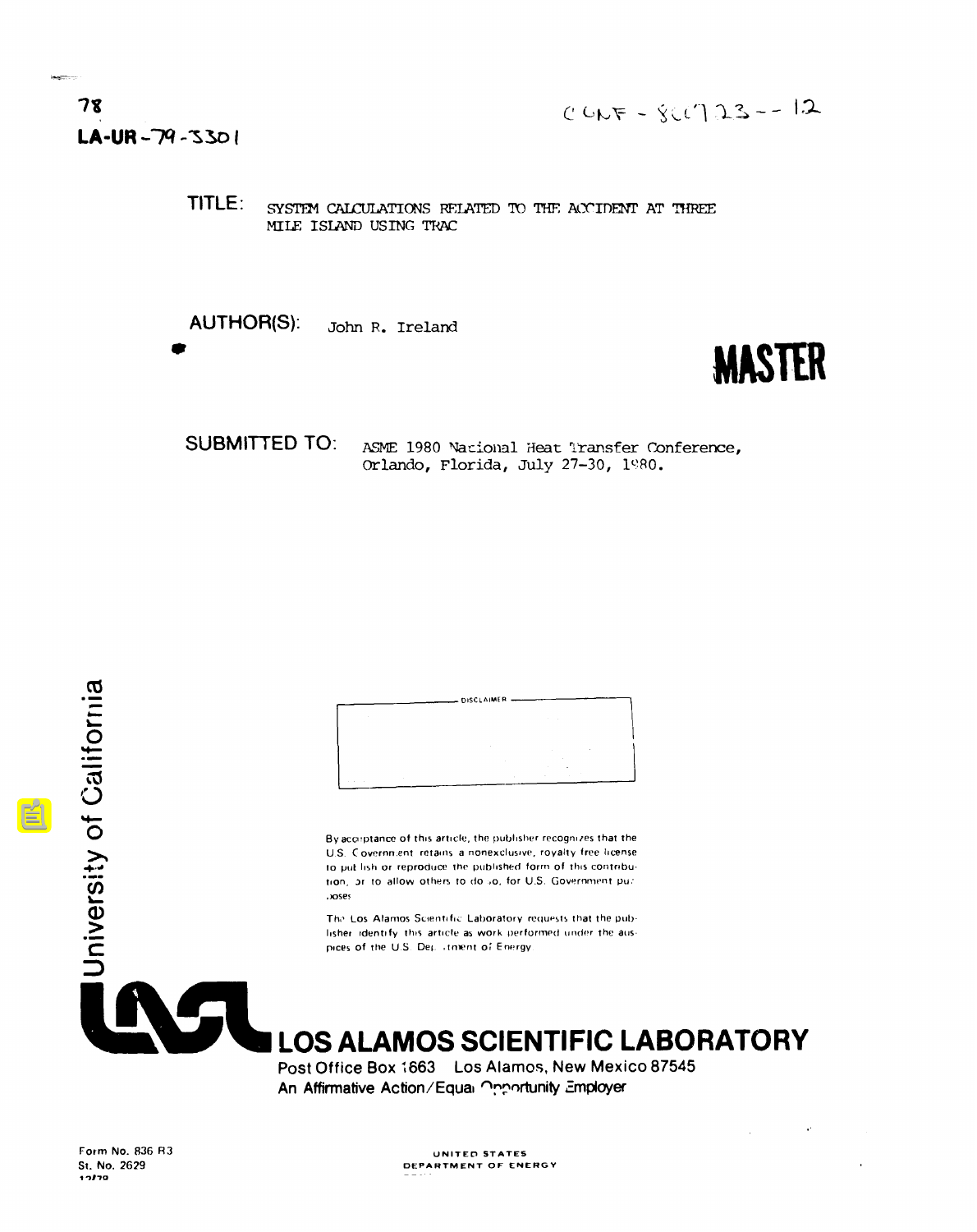#### SYSTEM CALCULATIONS RELATED TO THE ACCIDENT AT THREE-MILE ISLAND USING TRAC\*

by

John R. Ireland Energy Division Los Alamos Scientific Laboratory University of California Los Alamos, New Mexico 87545

#### I. INTRODUCTION

The Three Mile Island nuclear plant (Unit 2) was modeled using the Transient Reactor Analysis Code (TRAC-PlA)  $^1$  and a base case calculation, which simulated the initial part of the accident that occurred on March 28, 1979, was performed. In addition to the base case calculation, several parametric calculations were performed in which a single hypothetical change was made in the system conditions, such as assuming the high pressure injection (HPI) system operated as designed rather than as in the accident. The purposes of these calculations were to:

- Provide insight into the system thermal-hydraulic phenomena which occurred during the initial accident stages.
- Evaluate hypothetical alternative system/operator responses during the accident.
- Evaluate and assess the applicability of TRAC to non-LOCA accident scenarios.

Some of the important system parameter comparisons for the base case as well as some of the parametric case results will be presented in this paper. The parametric cases that will be discussed are as follows:

- l. Auxiliary feedwater delay of 60 min. (compared to 8 min. delay in base case).
- 2. No auxiliary feedwater delay.
- 3. HPI system operating as designed (compared to throttled conditions in base case).

<sup>\*</sup>Work performed under the auspices of the United States Nuclear Regulatory Commission.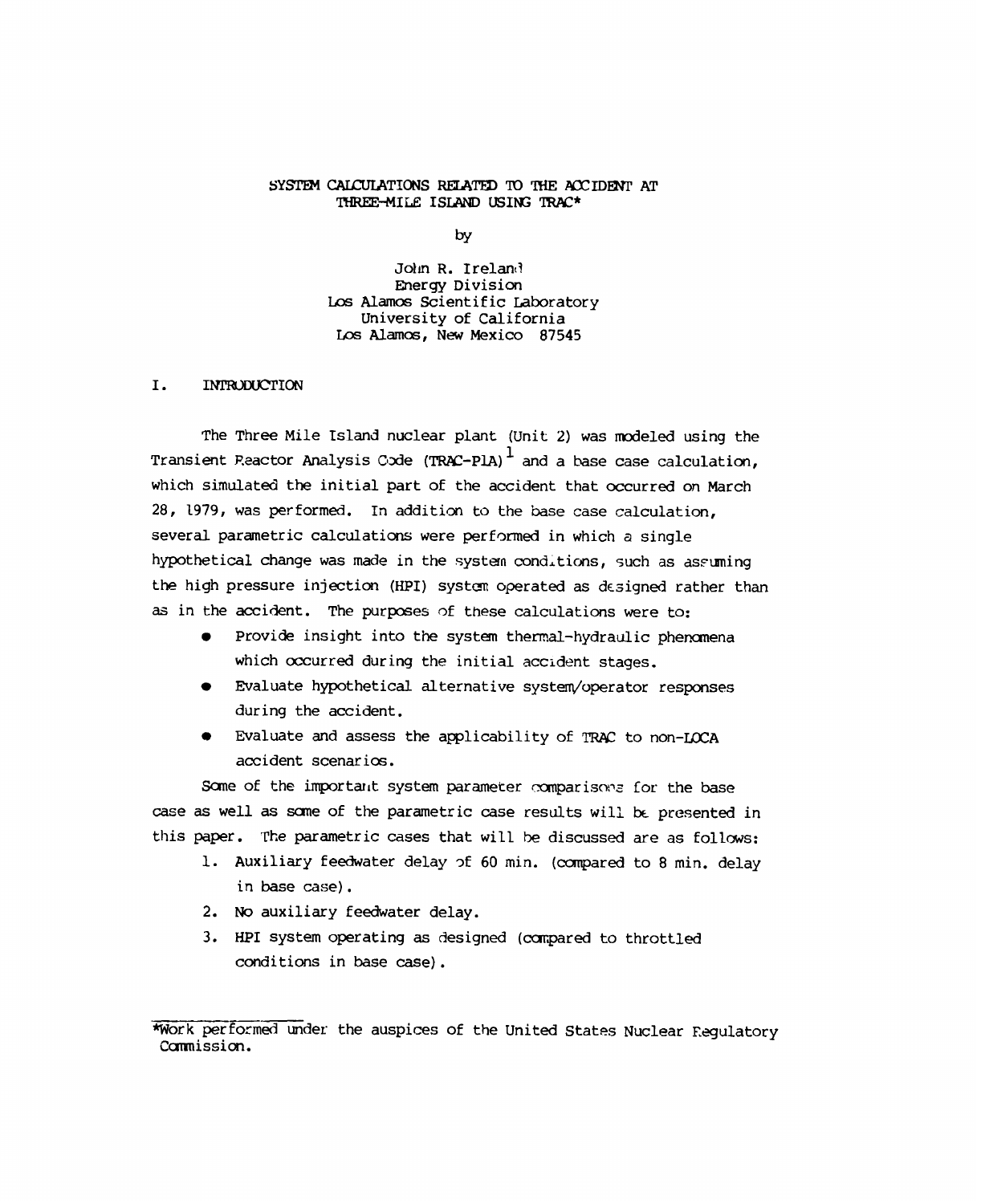#### TRAC BASE CASE CALCULATION II.

The TRAC model of the TMI-2 system for these calculations used 24 cells in the reactor vessel and 42 cells for the two system loops. The core fuel rods were modeled initially using three axial levels and two azimuthal regions per level, with average, high power, and low power fuel rods per region. This vessel noding was used to calculate the steadystate system conditions and the first 81 min of the transient. The pressurizer relief valve (PORV) was modeled using a pipe module, allowing a direct calculation of the flow out of the PORV. The once-through steam generators (OTSG) were modeled on both primary and secondary sides, but boundary conditions were used to model the balance of the secondary system. Based on the TMI-2 recorded power level, a TRAC steady-state calculation was performed for the base case to generate the initial conditions prior to the accident. These conditions are in very good agreement with available TMI-2 data.<sup>2</sup>

Using these self-consistent initial conditions, the TRAC transient calculation for the base case was initiated. Operator and system actions were simulated in TRAC using plant data, event chronologies, and in certain pases, assumptions necessary to give results which matched known system conditions. The first 120 min of the accident sequence are well simulated by TRAC, particularly system pressure (Fig. 1), loop temperatures (Fig. 2), and pressurizer level (Fig. 3). During the period from 30 to 81 min coolant is continuously lost through the PORV and the letdown system. Calculated core temperatures remain low, however, due to the good cooling provided by boiling in the core, which offsets the coolant losses and maintains a stable system pressure. After 81 min, a more finely noded vessel was used to provide better resolution to track phase separation and calculate two-phase natural circulation. After the A loop pumps are tripped at 100 min, phase separation occurs throughout the system. This results in partial core uncovering and loss of forced coolant circulation through the loops. Since upward-moving steam velocities are very low, the steam becomes very superheated in the upper part of the core and, as a result, the cladding and fuel heat up rapidly (Fig.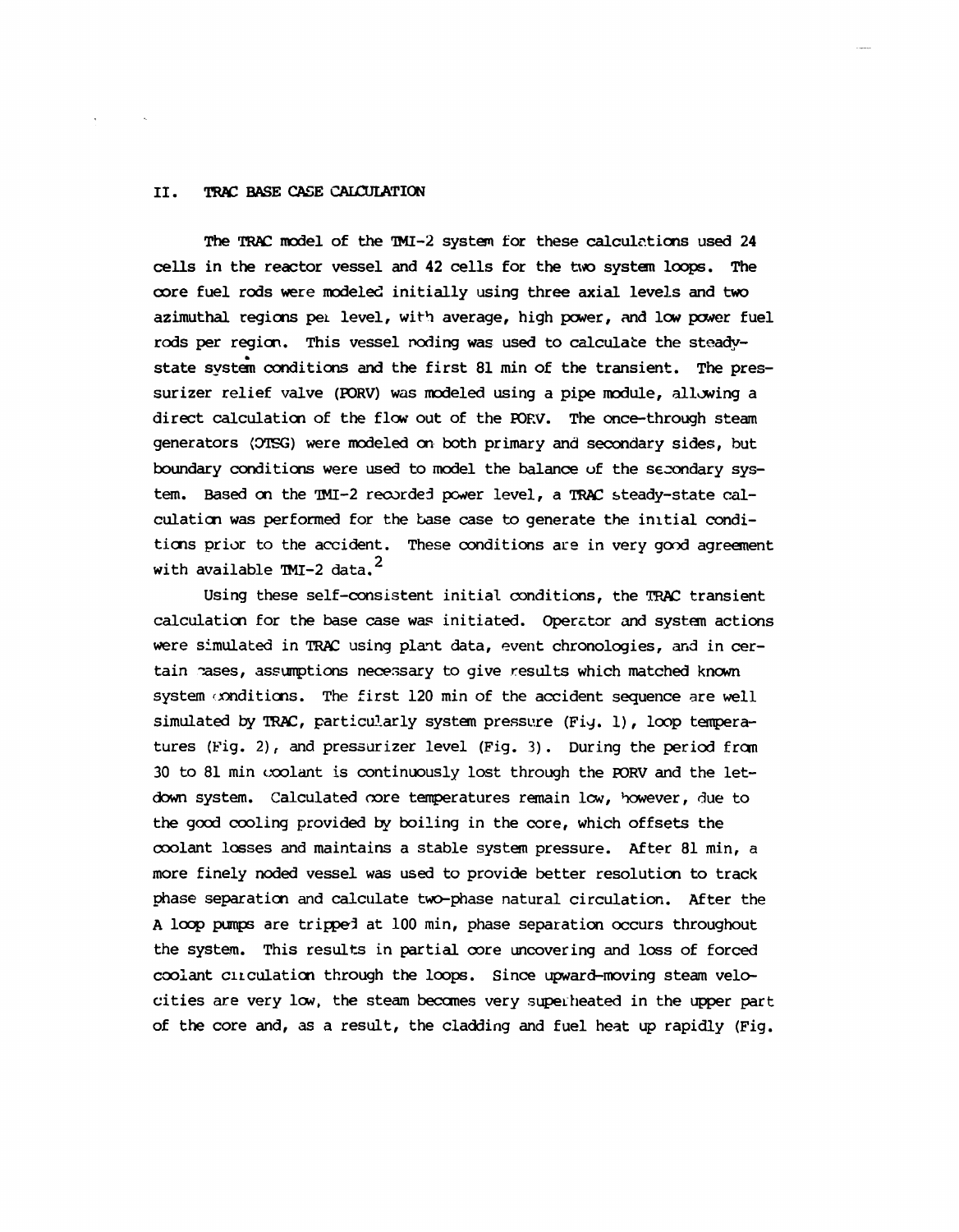4). When the cladding temperatures reach 1300 K, zirconium-steam reactions (exothermic) begin and the upper core temperatures begin rising at about 1.0 K/s. This temperature excursion was probably terminated in the accident when the HPI was returned to nonthrottled flow rates at 3 h and 20 min, enhancing the core cooling rate (TRAC calculations for the base case were terminated at 3 h since the core modeling was no longer realistic).

The results of this TRAC base case calculation show good agreement with measured system parameters out to nearly 3 h and provide a foundation for making detailed comparisons against alternative system/operator responses during the accident sequence.

#### III. TRAC PARAMETRIC CALCULATIONS

These parametric calculations were performed to investigate hypothetical variations to the base case to determine the significance of system/operator actions on the course of the accident. It is not intended to judge system design or operator response as related to the TMI-2 accident, rather, its purpose is to serve as a basis for future discussion on reactor system design, instrumentation, and operation.

The parametric case with HPI operating as designed resulted in significant deviations from the base case. After the pressure dropped below the HPI setpoint and full flow was initiated, the HPI flow was sufficient to maintain the system pressure at a higher level than the base case. This resulted in a higher break flow than the base case, but, more importantly, maintained the coolant in a subcooled state, preventing a core temperature excursion. This calculation indicates that no core damage would have occurred as long as HPI flow was supplied.

The influence of delaying the auxiliary feedwater flow 60 min compared to no delay results in a higher system pressure and a higher PORV flow rate, but the long-term behavior of the system is sbout the same. However, due to the higher PORV flow the system water inventory is about 15% less than the no delay case, which would probably result in about a 10-15 min earlier time to core uncovery. For a 3 h transient, however, this amount of time is not very significant.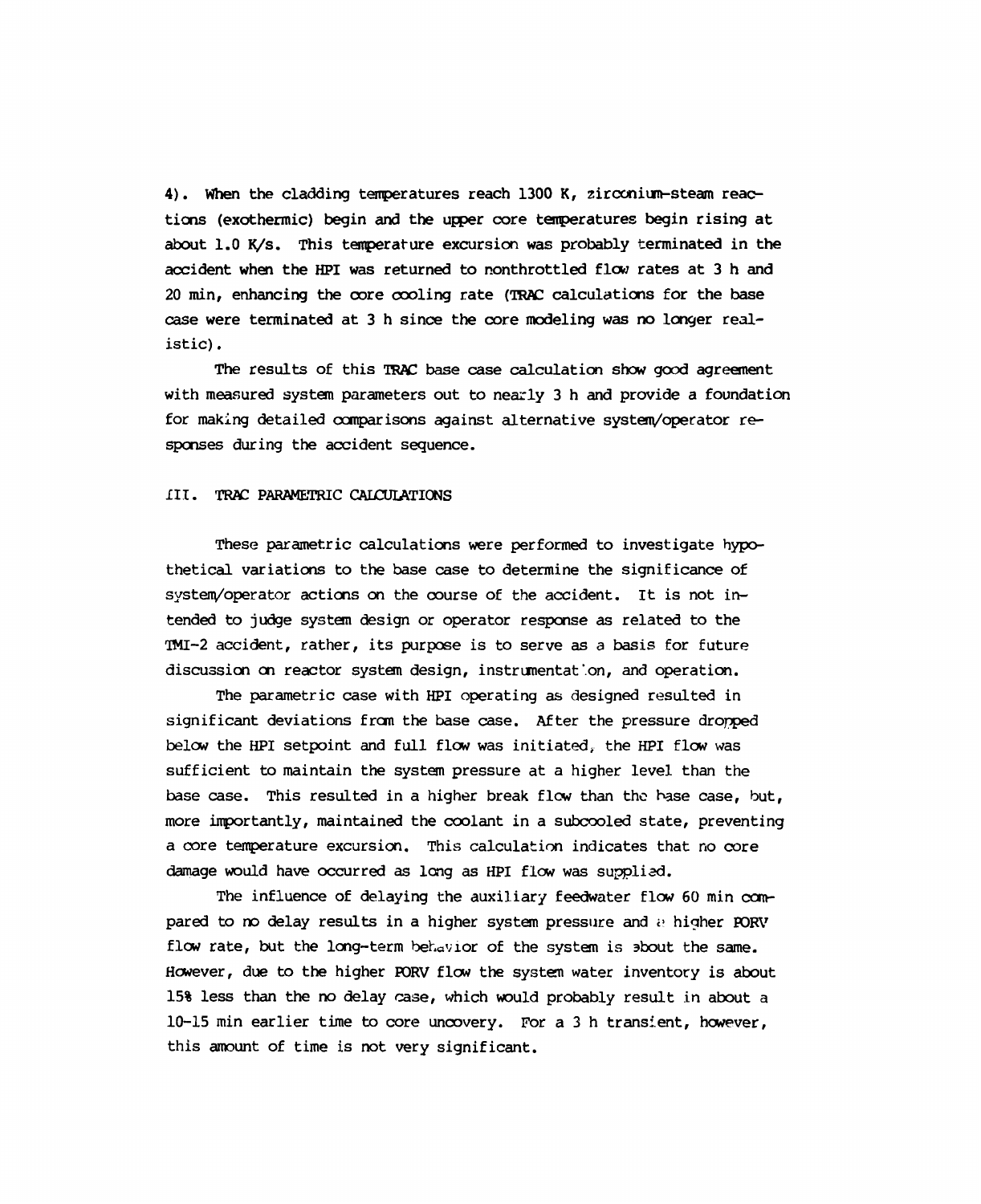In summary, the parametric calculations indicate that loss-of-core cooling was most influenced by the throttling of HPI flows, given the accident initiating events and the PORV failing to close as designed.

In conclusion, these TRAC calculations have provided some insight into the system thermal-hydraulics of TMI-2 and hopefully have assessed the significance of some of the system/operator actions on the course of the accident. Finally, these calculations show that TRAC can be applied to non-LOCA accident scenarios with reasonable confidence.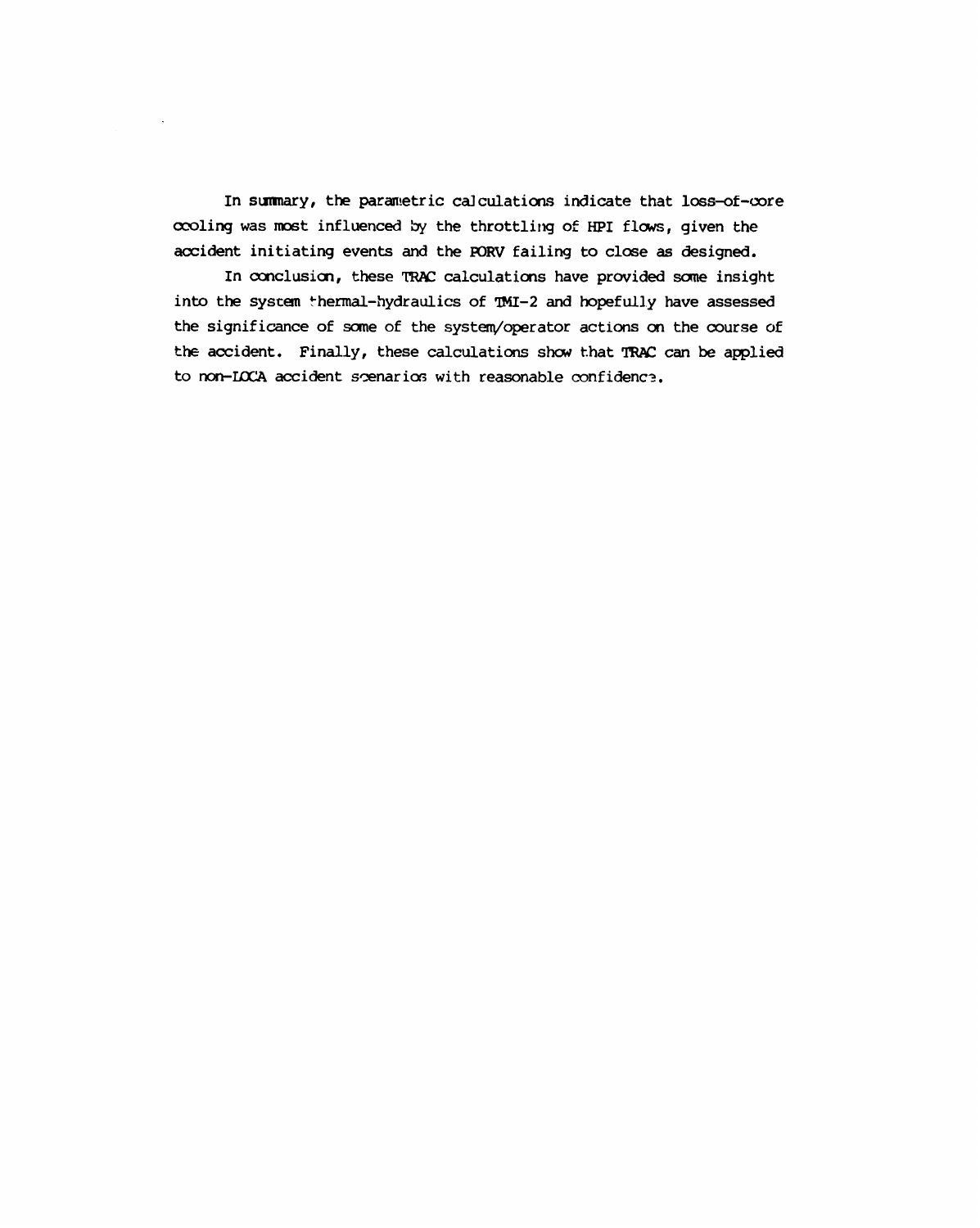#### **REFERENCES**

- "TRAC-PlA, An Advanced Best-Estimate Computer Program for HWR LOCA<br>Analysis," Los Alamos Scientific Laboratory report LA-7777-MS (May  $1.$  $1979$ .
- "Preliminary Calculations Related to the Accident at Three Mile Island," Los Alamos Scientific Laboratory report LA-UR-79-2425 (August 1979).  $2.$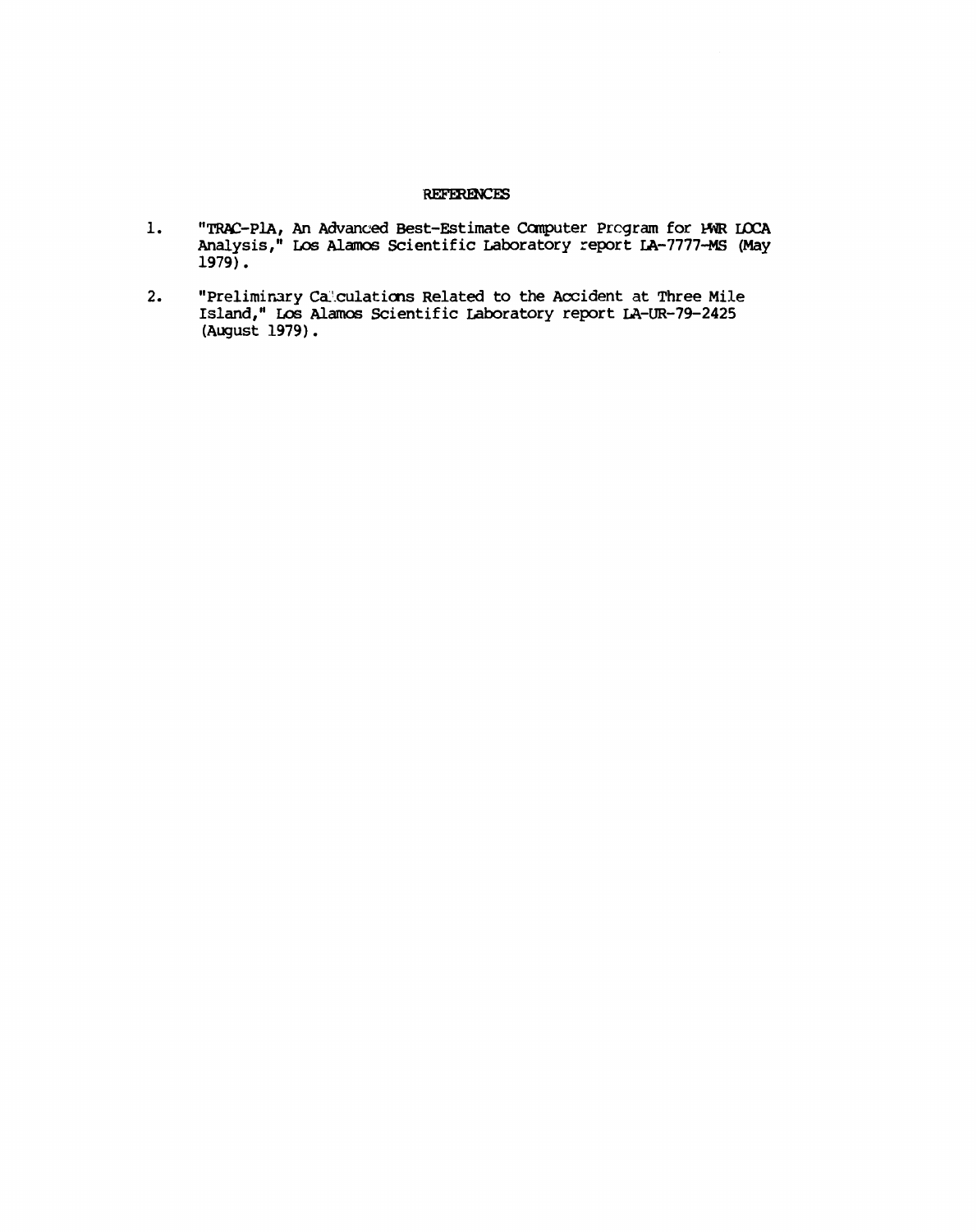### LIST OF FIGURES

- 1. System pressure comparisons out to 120 minutes.
- 2. A loop fluid temperature comparisons out to 120 minutes.
- 3. Pressurizer water level comparisons out to 120 minutes.
- 4. Maximum hot-rod cladding temperature.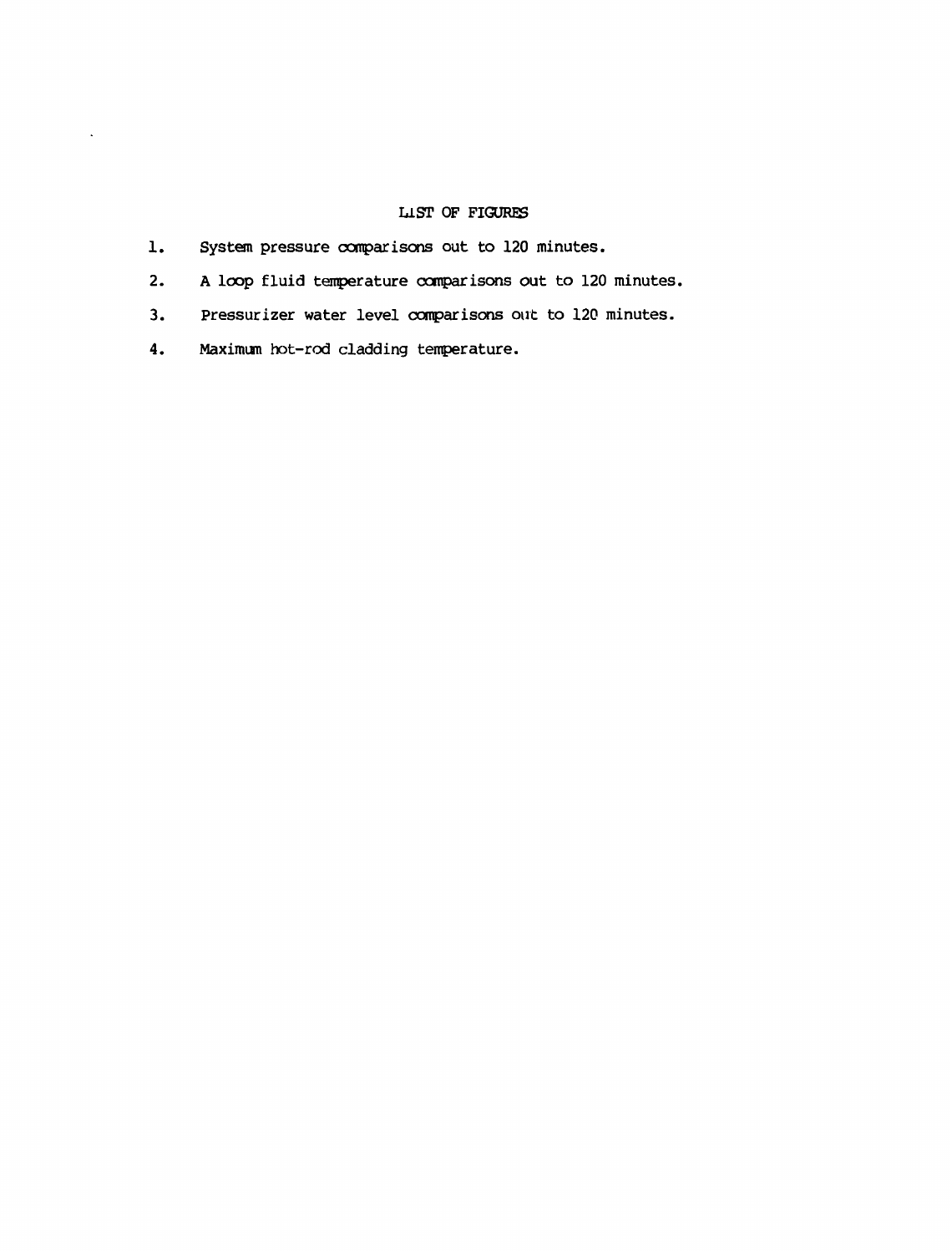

System pressure comparisons out to 120 minutes.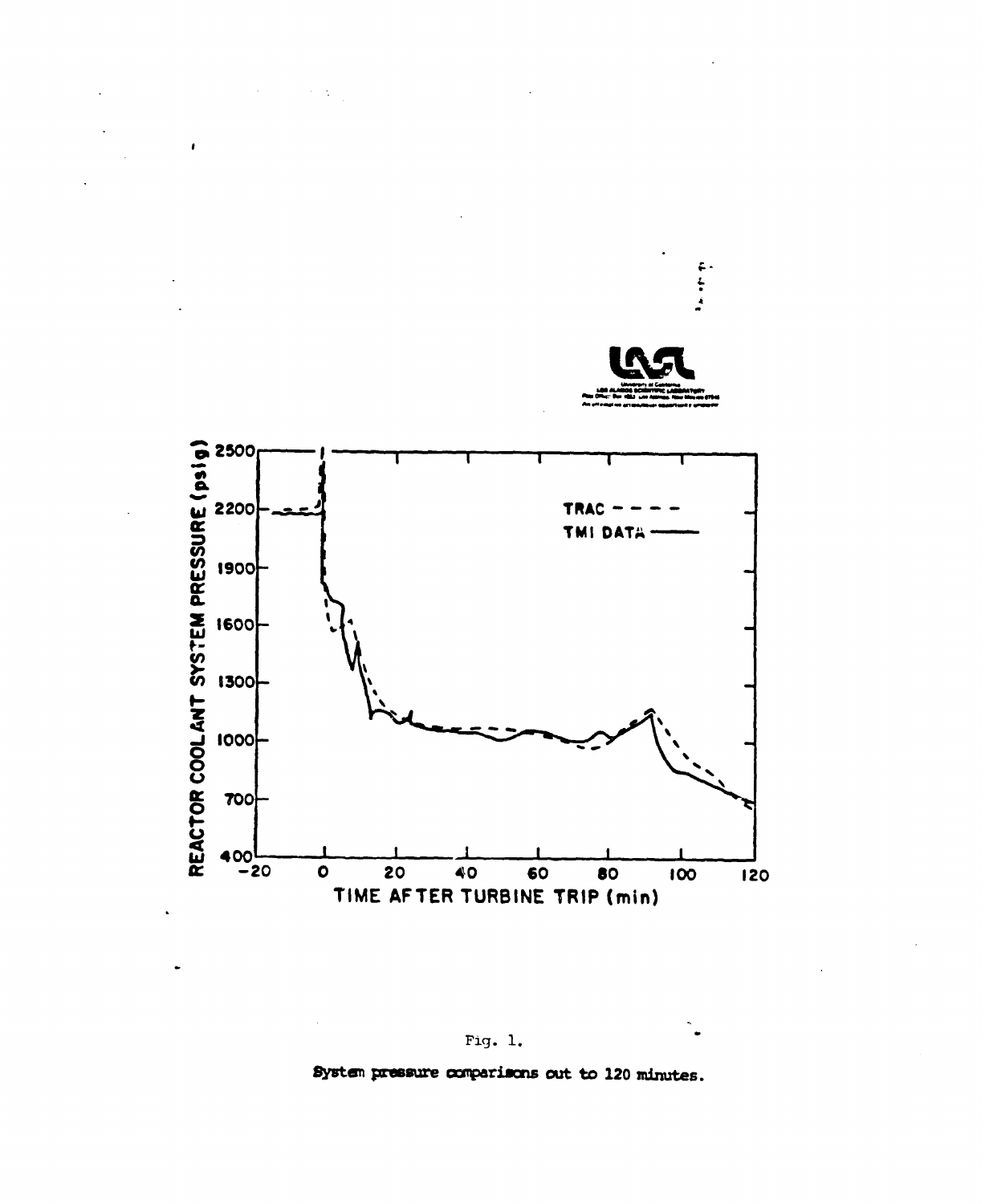

 $\bullet$ 

 $\ddot{\bullet}$ 

Fig. 2.

A LOOP fluid temperature comparisons out to 120 minutes.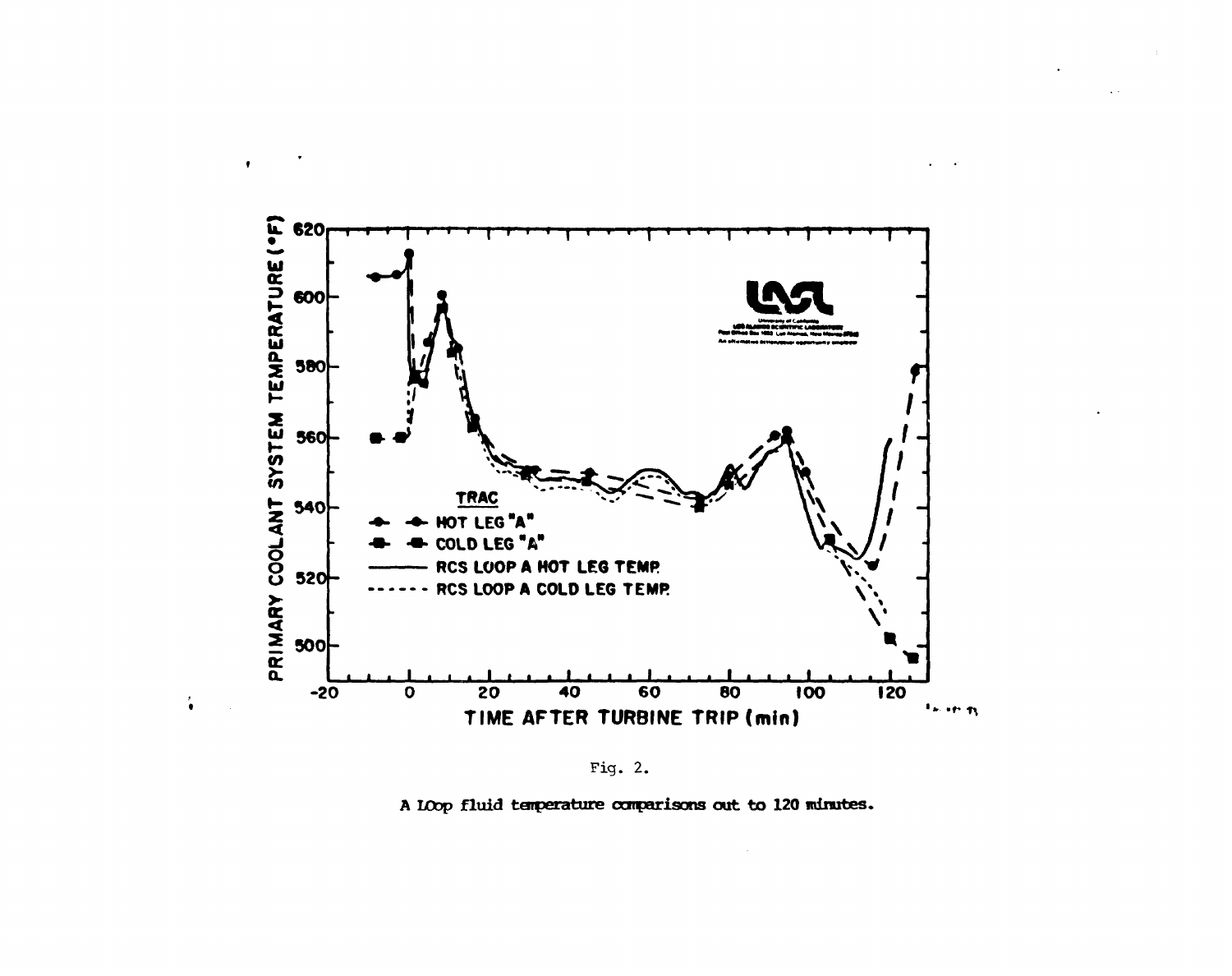



## Fig.  $3.$

Pressurizer water level comparisons out to 120 minutes.